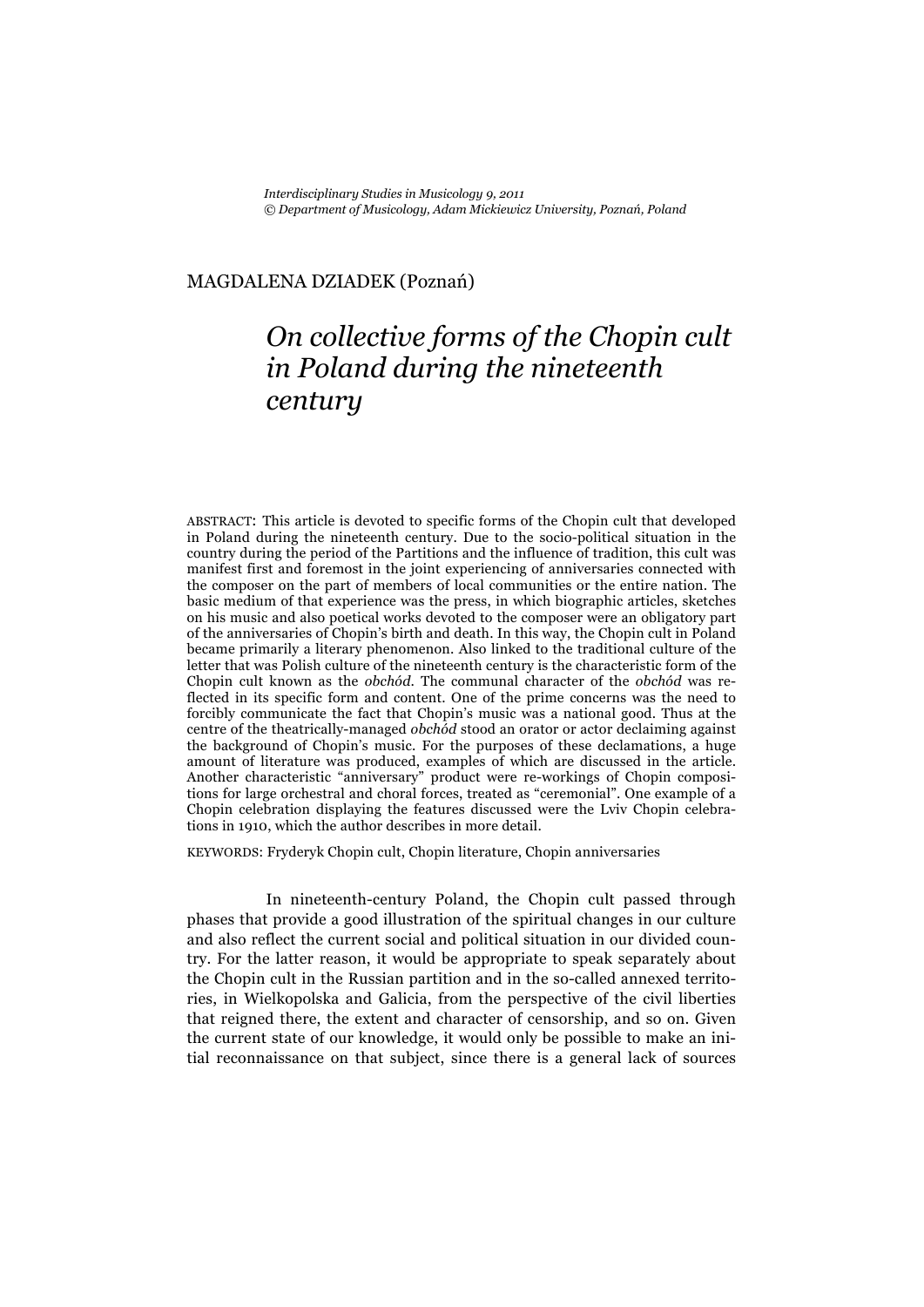illustrating the relationship between the administration (and its tool, censorship) and Polish musical life in the upper spheres. These gaps are filled to some extent by diaries, journals, memoirs and other manuscript sources, as well as press publications containing comments on events occurring in other partitions to that in which the given source was published. But they do not give a complete picture of the situation.

In the specific case of the Chopin cult, it has recently been speculated that there existed in Warsaw and the Russian partition something like a special censorship of Chopin. This is suggested by Elżbieta Szczepańska-Lange in her book on musical life in Warsaw during the Romantic era in the series *Historia muzyki polskiej* [The history of music in Poland]. We read there that both during the composer's lifetime and after his death, very little was written about him in the Warsaw press, and although it was not forbidden to perform Chopin's music in public, the authorities scuppered all attempts at organising Chopin celebrations. In respect to the 1880s and 1890s, we even read that "every attempt at paying tribute […] to Chopin […] ended in failure"1, due to the "ruthless combatting of everything that could have aroused patriotic moods"2. The second excerpt quoted here expresses a view that has become established in Polish letters, but one with which contemporary historians do not fully concur, exhorting us to consider the Russian period in its authentic diversity, concerning such things as the variable regulating of national liberties by successive governor-generals of Warsaw. One splendid example of this is provided by a comparison of the policies of two governor-generals ruling Warsaw during the decades about which Szczepańska-Lange writes in the part of her book referred to above: Joseph Gourko, well known for his severe anti-Polish line, and his predecessor, Pyotr Albedinsky, about whom both his contemporaries and present-day historians write that he earned great popularity among the Poles as an advocate of concessions.3 Did the difference in the

<sup>1</sup> Elżbieta Szczepańska-Lange, *Romantyzm. Część druga B: Życie Muzyczne w Warszawie 1850-1900* [Romanticism. Part two B: musical life in Warsaw 1850–1900] (Warszawa, 2010), 694.<br><sup>2</sup> Ibid., 695.

<sup>3</sup> Under Albedinsky, "the system did not change, but the forms became less severe", wrote Erazm Piltz in *Polityka rosyjska w Polsce* [Russian policies in Poland] (Warszawa, 1909), 43. Stefan Askenazy gave a positive assessment of Albedinsky's role as the author of the "Privislinya" educational reforms; *Sto lat zarządu w Królestwie Polskim 1800-1900*  [A hundred years of administration in the Kingdom of Poland 1800–1900], 2nd edn (Lviv, 1903), 85. The opinions of these two authors were supported by Stanisław Wiech in the article 'Rządy warszawskiego generała-gubernatora Piotra Albiedynskiego – lata nadziei, lata złudzeń' [The administration of the Warsaw governor-general Pyotr Albedinsky – years of hope, years of illusions], in *Unifikacja za wszelką cenę. Sprawy polskie w polityce rosyjskiej na przełomie XIX i XX wieku* [Unification at all costs. Polish affairs in Russian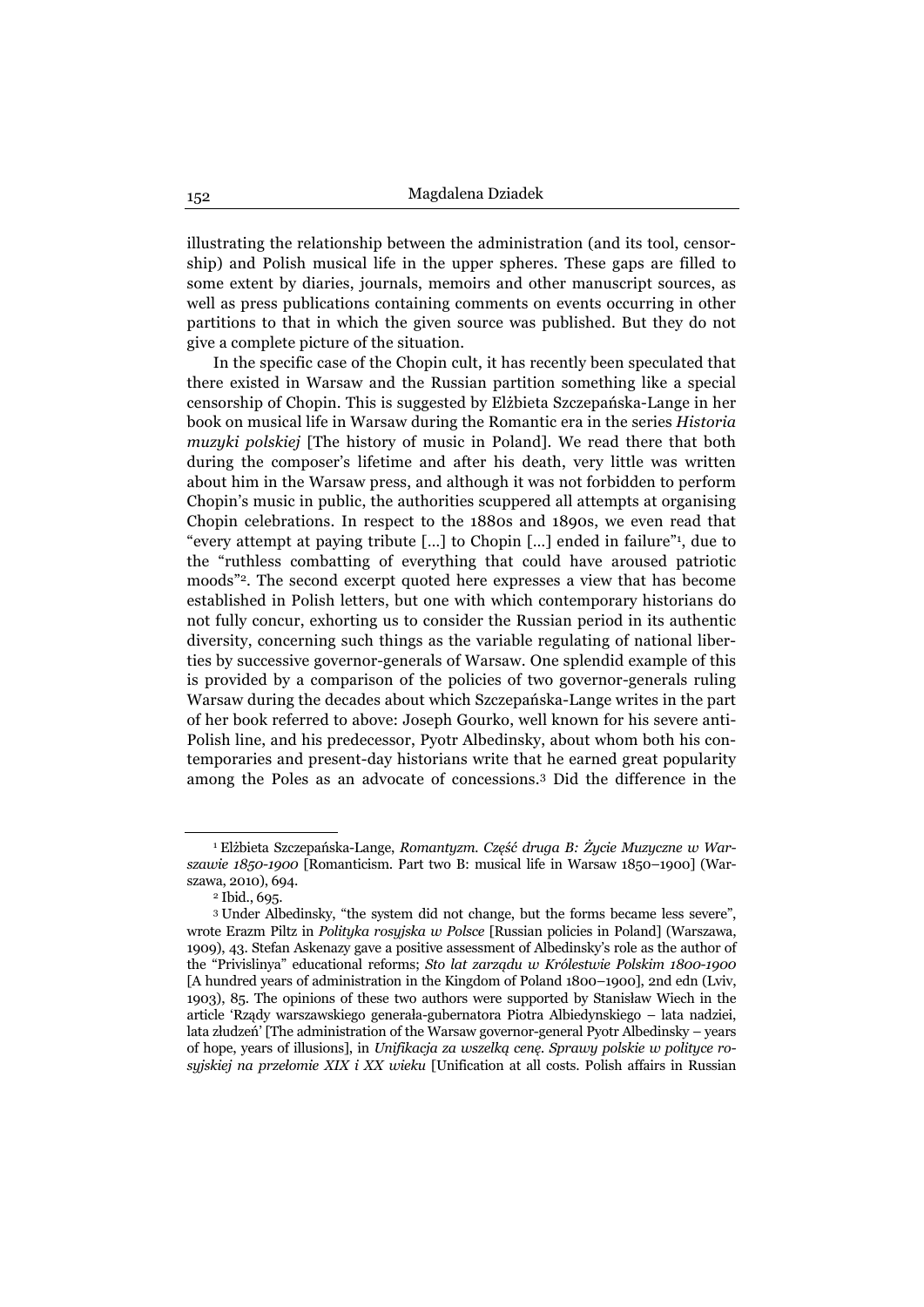attitudes of these two generals translate into different realities for the Chopin cult in Warsaw? For the time being, we have no ready answer to this question and to many others like it.

The same is true for the other partitions. In Grzegorz Kucharczyk's exhaustive and richly documented work *Cenzura pruska w Wielkopolsce w czasach zaborów 1815-1914* [Prussian censorship in Wielkopolska during the partitions 1815–1914] (Poznań, 2001), the name of Chopin does not appear. The author does not address the question of the censors' attitude to art music in the geographical and temporal area examined (he does discuss, meanwhile, the censorship of Polish church and patriotic songs, with the national anthem to the fore). This may signify one of two things: a neutral attitude on the part of the Prussian censors' to concert life as an apolitical sphere or else the marginal significance of high musical culture for the affairs of Wielkopolska. Reading the conclusion of one of the first Polish sketches about Chopin, published in Wielkopolska (Marceli Antoni Szulc's 'Przegląd ostatnich dzieł Chopina' [A review of Chopin's last works], published in the Poznań weekly *Tygodnik Literacki* in 1842), one may form the opinion that the second thesis is quite rational. The conclusion in question reads as follows: "[Chopin] belongs to our nation alone; and so the nation ought to know about him"4. This is followed by several sentences criticising Poznań audiences, which he sees as provincial, lacking an acquired habit of participating in musical culture and quite simply not familiar with Chopin.

As regards the Prussian censors' attitude to the figure and oeuvre of Chopin, I shall illustrate it – only provisionally, of course – with another fragment from the same text:

[Chopin] nurtures in our hearts the sacred flame of nationhood. It is he who most eloquently translates the thoughts of the nation, and his works are a sacred haven; that arc, as Mickiewicz says, in which the treasure of our native music is placed; all that is most noble, beautiful and sublime, concealed within it, pulses in a Pole's breast, the thread of folk culture, the legacy and heritage of centuries, the glorious testimony to the poetical aspirations of our people.5

It is worth drawing attention to the fact that the censors "passed" an apology of the national values of Chopin's art together with the name of Mickiewicz, who was the object of continual altercations between the censors and Wielkopolska publishers, as a symbolic figure in Romantic Polish litera-

 $\overline{a}$ 

policies around the turn of the twentieth century], ed. Andrzej Szwarc and Paweł Wieczorkiewicz (Warszawa, 2002), 95. 4 'Przegląd ostatnich dzieł Chopina przez […]' [A review of Chopin's last works by […]],

*Tygodnik Literacki* 11 (Poznań, 1842), 83. 5 Ibid.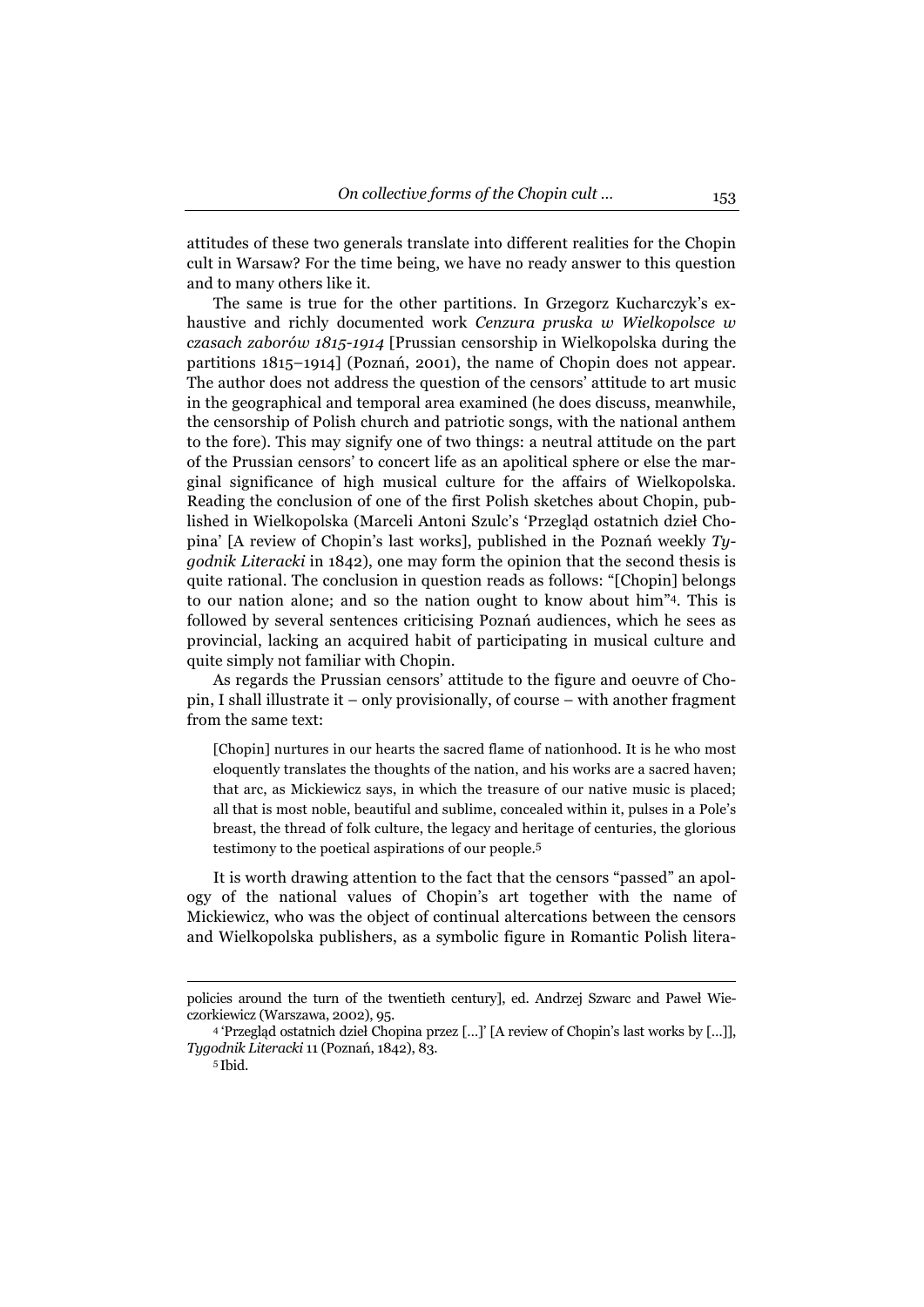ture, treated by the Prussians as a dangerous catalyst of patriotic moods in the Poznań region.6

As for Galicia, the familiar view of the mildness of the censorship there and the high level of national liberties is supported by Mariola Szydłowska's conclusions in *Cenzura teatralna w Galicji w dobie autonomicznej 1860- 1918*7:

[...] in contrast to the pre-Constitution times, [the Austrian censorship] was not an implement of national suppression and persecution […]. The censors tried to interpret the provisions of [Alexander] Bach's theatre act in such a way as to avoid affronting the monarchy, harming the ruling social class and offending the patriotic feelings of the Poles.8

Although Szydłowska's work concerns only theatre and opera, these conclusions may be extended to other domains of musical life in Galicia, including that of the Chopin cult, which flourished there without hindrance, although chiefly among amateurs (especially of the fairer sex!) and not in professional musical institutions (due to the social peculiarities of the region, and not to political issues).

In the present paper, I relegate the question of the political aspects of the Chopin cult and its differentiation among the realities of the three partitions to the background, since I am interested in something quite the opposite: the possibility of demonstrating that over and above any differences resulting from such factors and the need to comply with the demands of the censors, there were common features that can be distinguished from an observation of attitudes and behaviour deriving from a particular type of culture, measured not only in geographical or geopolitical terms, but also in generational terms. Thus the principal question is as follows: what features of nineteenth-century Polish intellectual culture determined the specific nature of the Chopin cult in Poland at that time, taken – in spite of everything – as a whole, shaped within the culture of the Polish language?

Already at first glance, for example, one sees that the Polish Chopin cult was an exemplary representation of the "culture of the letter", traditionally concentrated on the production and reception of written documents. In a word, Chopin was mostly written about; he was spoken about, too, but under the Partitions there were not too many opportunities for (public) speaking.

<sup>6</sup> See Grzegorz Kucharczyk, *Cenzura pruska w Wielkopolsce w czasach zaborów 1815- 1914* [Prussian censorship in Wielkopolska during the partitions 1815–1914] (Poznań, 2001), 277 and n. 7 Mariola Szydłowska, *Cenzura teatralna w Galicji w dobie autonomicznej 1860-1918* 

<sup>[</sup>Theatre censorship during the period of autonomy 1860–1918] (Kraków, 1995). 8 The period in question is that preceding the proclamation of the October Diploma

<sup>(1860),</sup> establishing a constitutional monarchy in Austria-Hungary. Ibid., 75–76.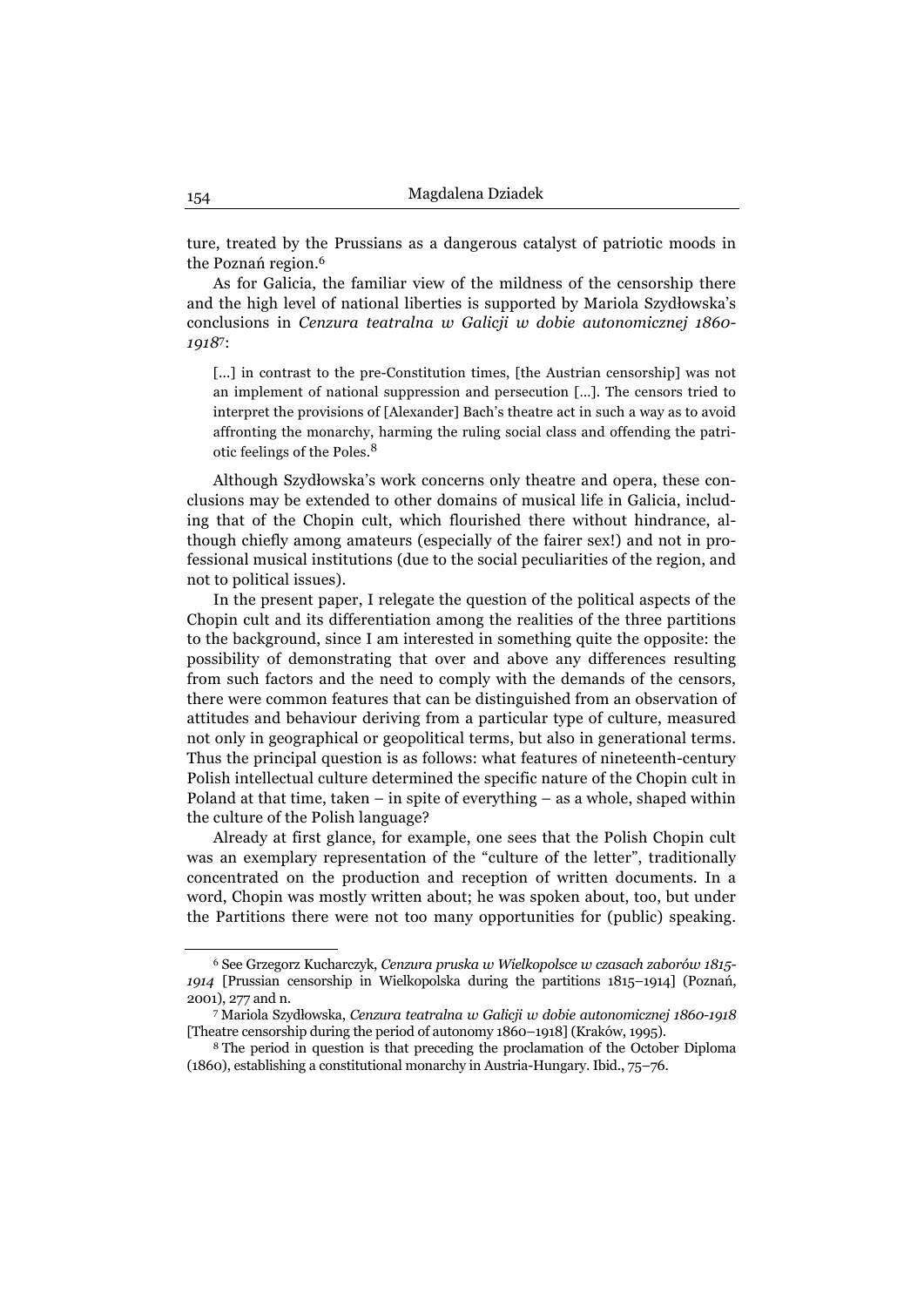The earliest "Chopin speech" delivered in Poland during the nineteenth century was made in Warsaw as part of the ceremonial closure of the first sixyear course of study (1867) at the Warsaw Music Institute, most probably by the institute's director, Apolinary Kątski.9 In fact, it is difficult to count this among documents of the Chopin cult, since the idea behind it was the effect of deliberate calculation: criticised for his loyal stance towards the partitioner, Kątski sought to use this speech to gain allies among Polish patriots. During the 1870s, the custom of organising anniversary soirées devoted to Chopin became established. The focal point of these evenings were speeches, taking the form – esteemed by the public – of lectures. The best known lectures, on "How to Play Chopin", were delivered in 1872–1873 by Jan Kleczyński. His rivals were Zygmunt Noskowski and Władysław Bogusławski. The lecture initiative was overseen by the Warsaw Music Society, formed in 1871 – it was one of the main points of the society's statutory activities. The more important lectures were subsequently published in the press. It was an ambition of Polish newspapers and periodicals at that time to honour patriotic anniversaries. Since this was done in a climate of increased censorial strictures, the focus was necessarily on people rather than events. Among those to be remembered in the Polish press on the anniversaries of their birth and death, Chopin was undoubtedly something of a record-holder. It should be noted that until the end of the nineteenth century, anniversaries of the composer's birth were calculated from 1 March 1809.

It would be difficult to point to a press publication from the second half of the nineteenth century that did not publish at least a brief mention of Chopin each year at the beginning of March and in mid October. This would frequently take the popular form of a poem. Also readily published were photocopies of souvenirs: likenesses, manuscripts, letters, etc. Prominent periodicals commissioned serious biographical articles and syntheses devoted to Chopin's oeuvre. These were particularly numerous on the occasion of round anniversaries – in 1899 and 1910. In those two years, Polish musicians and writers undertook great intellectual efforts, writing texts that still form the core of the Polish library of Chopin studies. "Ordinary" annual anniversary texts are also an interesting document of the evolution of the obligatory "Polish" image of the composer, in which such features as Christian morality and patriotism were particularly highlighted.

As we know, cultural life in nineteenth-century Poland flourished mainly in private: in manor houses and salons, where distinctive forms of patriotic devotion were cultivated. These included staged verbal-musical evenings, in which specific theatrical forms were combined, such as those derived from the

<sup>9</sup> The text of this speech is preserved in Warsaw, in the *Akta Instytutu Muzycznego* at the Archiwum Państwowe m. st. Warszawy.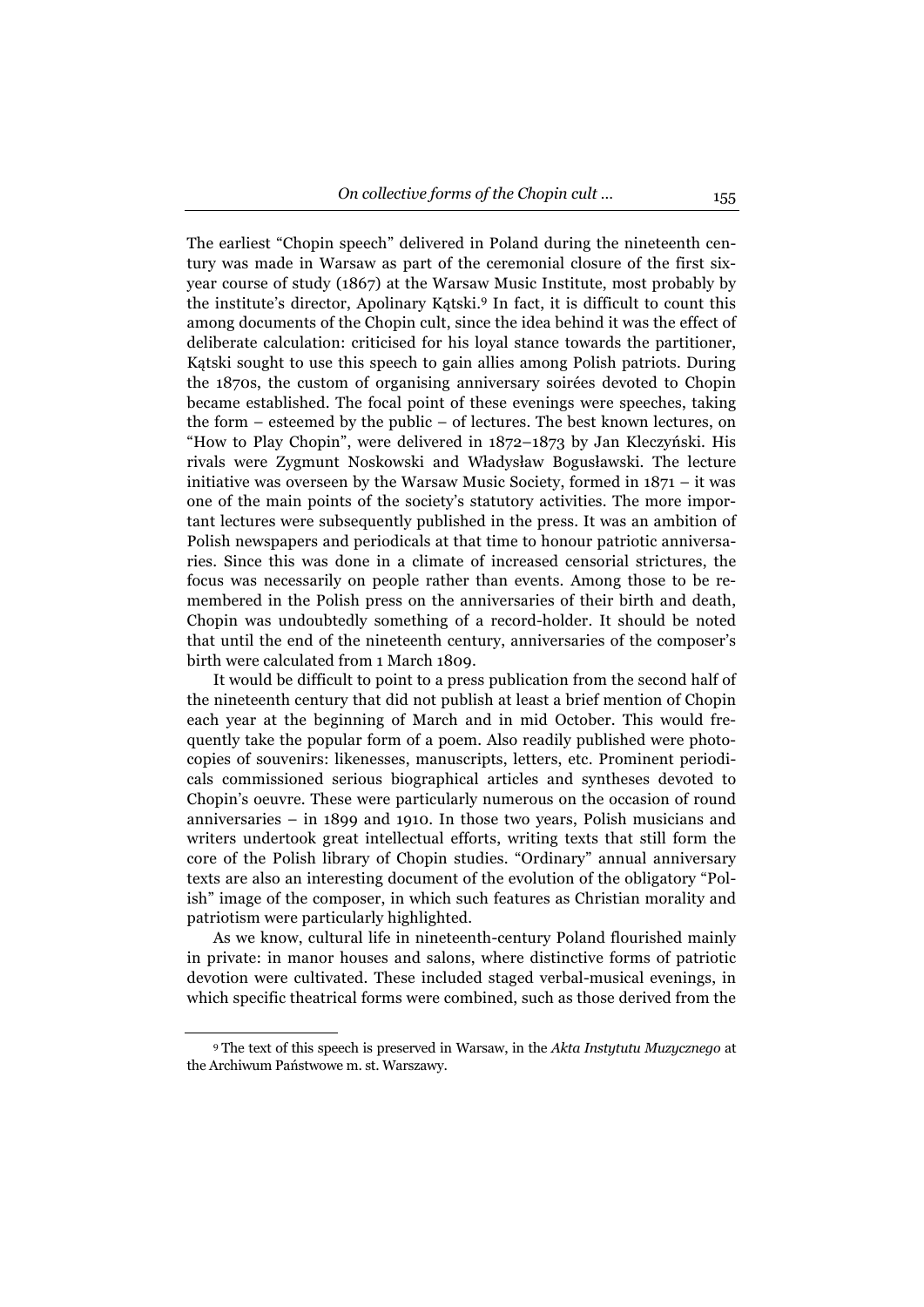tradition of the *tableau vivant* and also musical performance and declamation. It may be assumed that Władysław Wolski's well-known fantasy *Szopen*  was produced for a staged performance during just such a soirée. Evidence to this effect is the conventional dialogue of several protagonists, to which music can be "set" at will – both piano music and also music played by larger ensembles, including choir and orchestra. One may picture a rendition of Wolski's fantasy by comparing it with extant descriptions of theatrical productions of scenes written by the famous Deotyma, such as a *Symfonia życia*  [Symphony of life], dedicated to Beethoven (on the centenary of his birth, of course), and a *Symfonia słoneczna* [Symphony of the sun], dedicated to Copernicus, on the 400th anniversary of his birth. The convention of staging was applied to the performance of both these works. Characters representing the protagonists of the work<sup>10</sup> were joined on stage by allegorical characters, reciting their lines to "the accompaniment of music softly supporting the declamation". At crucial points in the action, a chorus, placed behind the stage, would join in with "thunderous songs", in a pseudo-Greek convention.

In the 1880s, the institution of patriotic soirées entered official halls, taking the solemn form of the *akademia*, or *obchód*, as it was known in the language of that epoch (the plural form *obchody* was adopted in the twentieth century). Chopin anniversary "academies" were organised by the Warsaw Music Society, among others. They were of a somewhat different character to salon soirées – the theatrical element was curtailed, with greater scope given to music. But theatrics were not abandoned entirely. A portrait or bust of the evening's hero made an obligatory appearance on the stage, decked in church fashion, with garlands of greenery, and the participation of an actor – or even several actors – was also *de rigueur*. Of course, the custom of combining displays of music and declamation did not belong exclusively to anniversary academies. It was part of a popular convention in concert life, which took account of the need to arouse the public's interest with the most varied offer possible. However, the acting displays that graced the *obchód* differed fundamentally from ordinary declamation episodes in concerts. The latter were on any subject (there were even instances of comedy works being recited in very serious concerts), whilst the anniversary had to be adorned with works whose subject, or at least mood, was suited to the occasion. The performer appeared in funeral attire. NB ceremonial dress was also obligatory for the audience.

<sup>10</sup> A performance of the *Symfonia słoneczna* is documented in a study by Adam Pług (Antoni Pietkiewicz): *Deotyma (Jadwiga Łuszczewska). Pamiątka jubileuszowa* [Deotyma (Jadwiga Łuszczewska). Jubilee memento] (Warszawa, 1900), 74, whilst the description of the performance of the *Symfonia życia* is taken from the 'Z Lutni. Uroczysty koncert ku czci Deotymy' [From the lute. A grand concert in honour of Deotyma] *Goniec Wileński* 220  $(1908)$ .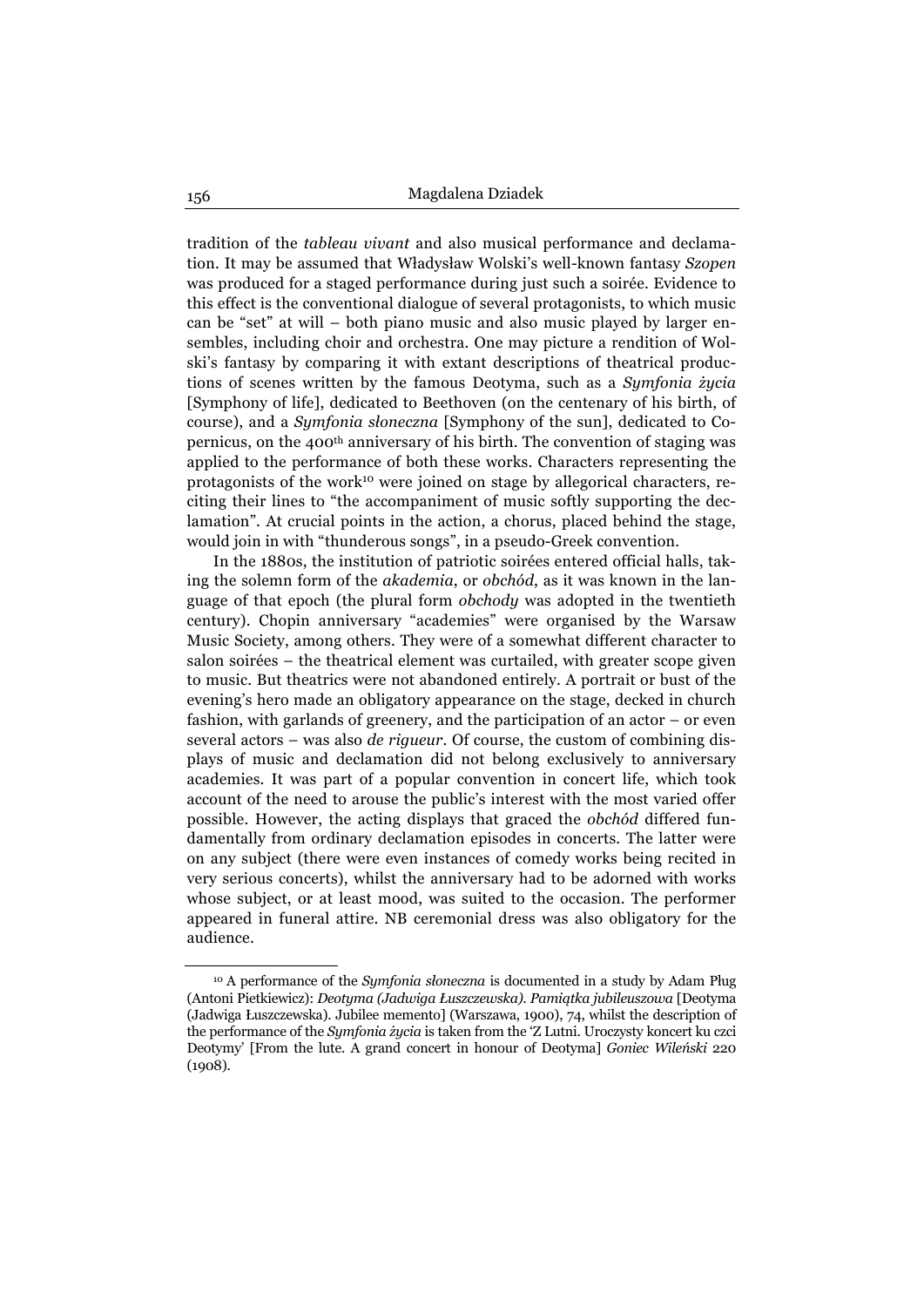The custom of declamation during anniversary concerts perdured until the Second World War, but its heyday came at the beginning of the twentieth century, especially in the provinces. For example, there is an extant detailed programme of the Chopin *obchód* organised by the Warsaw Philharmonic in 1905. The musical part comprised performances of Chopin originals and transcriptions by Aleksander Michałowski and Stanisław Barcewicz, as well as a fragment from Giacomo Orefice's opera *Chopin* performed by singers from the Warsaw Opera. In the interlude between the Chopin parts of the programme, actors from the Teatr Rozmaitości [Variety Theatre], Jadwiga Mrozowska and Zbigniew Śliwiński, performed, with orchestral accompaniment, a selection of folk songs and Mrozowska also played Ophelia's scene from Shakespeare's *Hamlet*. 11

Original poetry was also used in anniversary Chopin celebrations. After all, there was no lack of more or less successful poems devoted to Chopin's music or representing attempts at translating that music into poetry. The most popular of these were Kornel Ujejski's *Tłumaczenia Szopena* [Chopin translations], especially a passage that transposes the *Marche funèbre* from the *B flat minor Sonata*. This poem was adapted for "melorecitation" (recitation to the accompaniment of music – a genre that held a privileged place in Chopin celebrations) by Michał Hertz. The fantasy *Dzwony* [The bells] (the title given to Leon Idzikowski's Lviv publication of Hertz's adaption) formed part of the repertoire of outstanding Warsaw actors: Alojzy Żółkowski, Józef Kotarbiński and Roman Żelazowski.

Hertz's example was followed by other composers. A number of poems by Artur Oppman, Lucjan Rydel, Witold Łaszczyński and Włodzimierz Wolski were set to the best-known mazurkas, waltzes and nocturnes by Feliks Starczewski. Two of those melodeclamations, to the *Prelude in A major* and the *Polonaise in A major*, with texts by Łaszczyński, were published in an anniversary Chopin edition of *Wędrowiec*, in 1899. They were all published subsequently in Leon Chojecki's *Meloman*. Among other popular melorecitations, one may mention the "declamation" *Żołnierz napoleoński* [A soldier of Napoleon] by Jerzy Orwicz (pseudonym of Natalia Dzierzkówna), also published in *Meloman*, in 1910. The words of this declamation were set to the strains of the *Waltz*, Op. 69 No. 1, in accordance with the best rules of the art. NB in its heyday, the "declamation" genre was treated to a theoretical tract: *Poetyka żywego słowa* [The poetic of the living word] was published in book form by Juliusz Tenner in 1901. A shortened version of this work, as a paper entitled 'Muzyka tonów i muzyka słowa' [The music of tones and the music of words], was included in the commemorative book of the Lviv Chopin *obchód* 

<sup>11 &#</sup>x27;Koncerty Filharmonii Warszawskiej' [Concerts at the Warsaw Philharmonic], *Kraj* 35 (1905).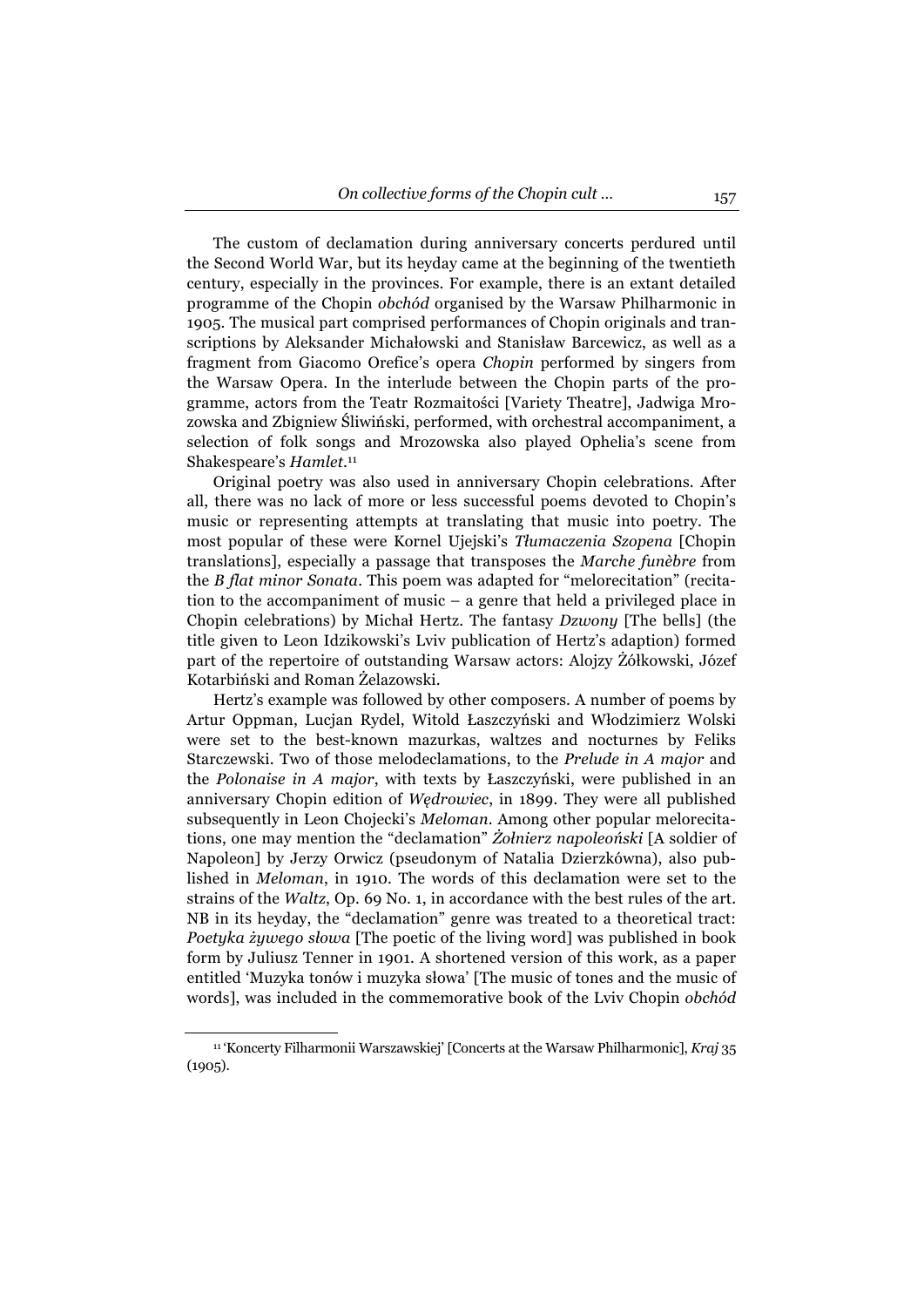of 1910, which shows that great weight was still attached to the ritual of declamation to musical accompaniment at that time. Most of the melorecitations are of little poetical worth. Their standard borders on popular art: their authors did not venture beyond clichéd images employing the motif of recollection and longing – for the homeland, youth or freedom; in the background, love strands appeared, as well as religious accents, quite characteristically. Dzierzkówna's *Żołnierz napoleoński*, quite ineptly set to the rhythm of the music, is the story of a veteran who returns to his native village after years away and recounts his recollections using words that are vividly reminiscent of the monologues of the protagonists of Stanisław Moniuszko's *Straszny dwór* [The haunted manor]:

I had my own cottage here, In this valley, in this ravine… Here my mother placed a cross on my brow When I set off for battle… bloody, Through tears, she told me gaily: "Son, keep defending the righteous cause".<sup>12</sup>

The rhythmic irregularities of the poem are the result of the author's attempts to subordinate it strictly to the flow of Chopin's capricious melody and to the ornaments and pauses it contains.

In relating the content of Chopin celebrations during the nineteenth century, we have thus far spoken mainly about words and gestures, but paradoxically little about music. So it is time to take a look at the musical side of Chopin concerts. One characteristic feature of this was that it was not confined to the music of Chopin, or even to piano music. The pianist was almost always accompanied by a violinist or singer. This resulted from the convention of the compiling of concert programmes, geared towards diversity. Another characteristic feature is the equal status of the original and the transcription, resulting from the influence of the same convention, but evolving in a very characteristic direction: transcriptions for chamber forces (for voice or violin), supremely popular during the 1870s and 1880s, were later dominated by transcriptions for larger ensembles: choir and orchestra. One can specify the moments at which the demand for arrangements of this kind grew quite suddenly: the years of the round anniversaries, 1899 and 1910, which required an exceptional setting to the anniversary celebrations and the participation of

<sup>12 &</sup>quot;Ja tu miałem chatkę własną, W tym parowie, w tej dolinie…

Tu mi matka krzyż na czoło kładła

Kiedym szedł w bój… krwawy,

Przez łzy rzekła mi wesoło:

<sup>&#</sup>x27;Synu, broń wciąż dobrej sprawy'".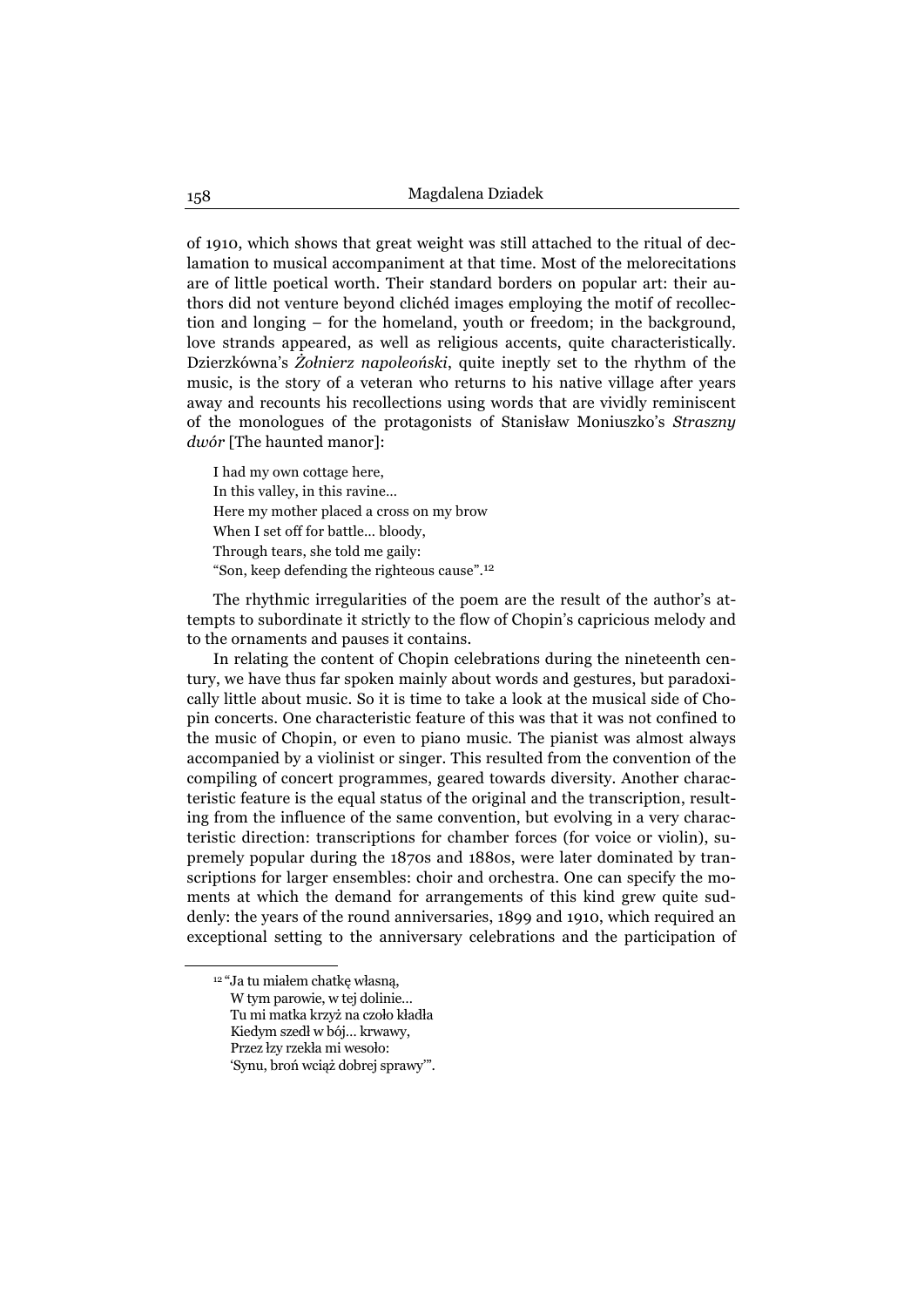the greatest possible number of performers. The grand Chopin ceremony organised on 17 October 1899 by the Warsaw Music Society featured choirs and an orchestra mustered ad hoc by Zygmunt Noskowski, as well as Piotr Maszyński's choral society "Lutnia". In the *Gazeta Polska* of the next day, we read the following:

Yesterday, on the occasion of the fiftieth anniversary of the death of Chopin, the Music Society held an "extraordinary concert". The programme comprised works by Chopin either in the original or arranged. The performers were Miss Maria Kamińska, Mr Aleksander Michałowski, choirs and orchestra under the direction of Mr Zygmunt Noskowski and "Lutnia", under the direction of Mr Piotr Maszyński. A marble bust of Chopin adorned the stage, and leaves of ivy and laurel festooned the columns and the walls. The audience, in festive attire, filled the hall to the rafters.<sup>13</sup>

This review also includes a valuable, detailed description, albeit written with mocking intention, of Noskowski's transcriptions of the *Prelude in C minor* and the *Marche funèbre* performed in the concert:

The *Prelude in C minor*, that elegy, sung from the depths of the soul in a single breath through a plaintive tear, in Mr Noskowski's arrangement for mixed choir and orchestra turned into a drawn-out melodrama, in which the vociferous sounds of the brass instruments do not form an organic whole with the whistle of the violins and with the mawkish moan of the human voices. And the verse brings no glory to our poetry. Whoever asks his soul "Whence your flight, are you weary of life, does the world torment you?" cannot translate the feelings that quiver with pain beneath every note of the *C minor Prelude*.

The arrangement of the *Marche funèbre* comes off even worse.

Whilst the opening bars, given to the bassoons, do reproduce the character of the gloomy mood quite well, the composition then disintegrates entirely. The contrasts of the strengths and sonorities of the instruments are too great. The tonal colouring alters from one moment to the next. One gains the impression as if someone had transferred a drawing by Grottger onto a sheet of card made up of different coloured pieces. In the middle section, Mr Noskowski places between the flowing Italianate melody and the deliberately modest accompaniment a harmony full of figuration of his own invention, thereby depriving Chopin's work of its characteristically enchanting simplicity. This is not a reworking of the *Marche funèbre* for other instruments, as with a transcription for military band, but the alteration of the spirit of Chopin himself, which is something of a sacrilege.<sup>14</sup>

<sup>13</sup> Antoni Sygietyński, 'Koncert chopinowski' [A Chopin concert]*, Gazeta Polska* 238  $(1899/10), 2.$ <sup>14</sup> Ibid.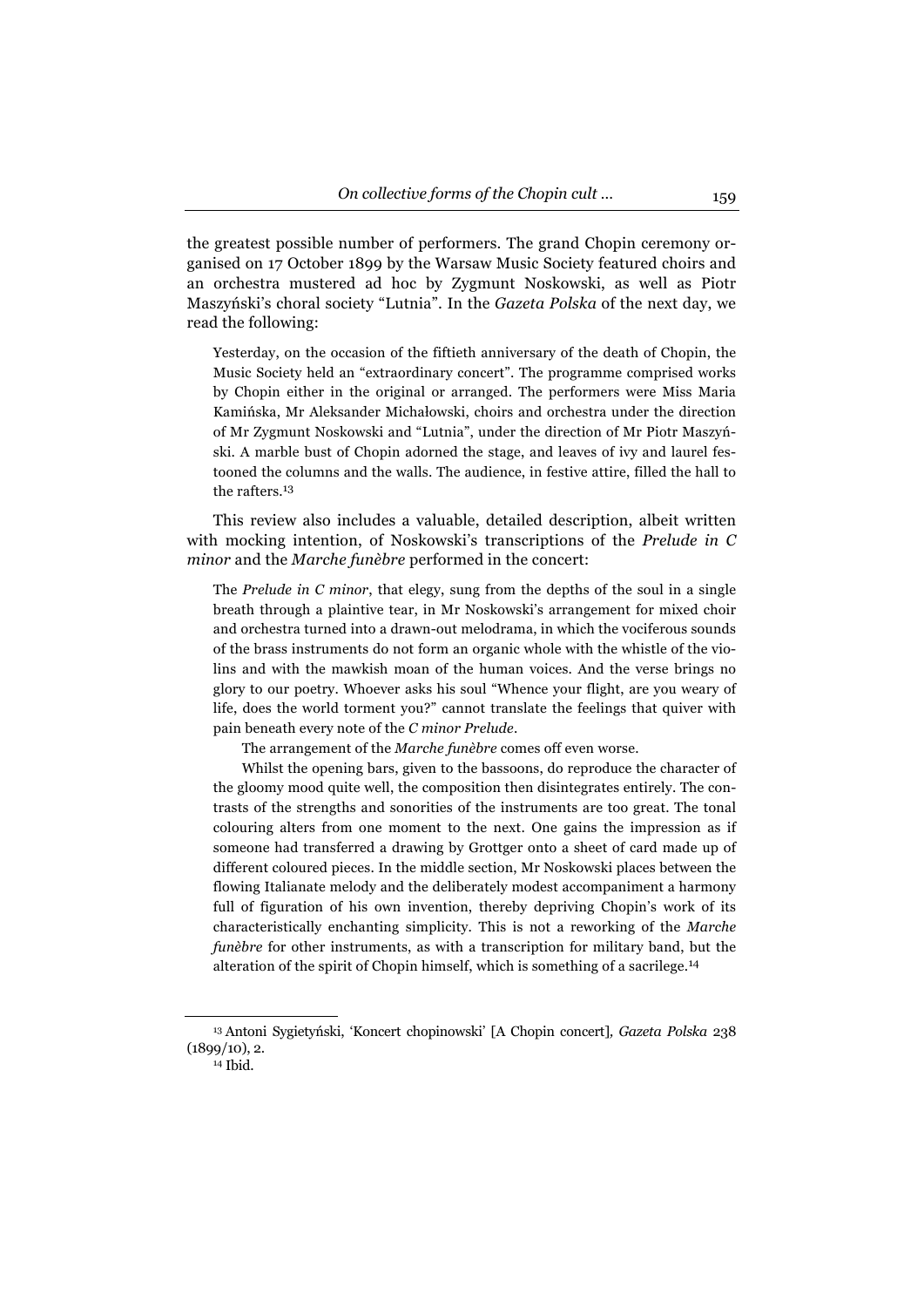From the above description, one has no difficulty in concluding that Noskowski's chief aspiration was to impart to his cantata arrangement the features of monumentalism and pathos (incidentally, standard features of nineteenth-century symphonic music). Other composers took a similar line in their orchestral transcriptions, for example Adam Münchheimer, in his popular transcription of the *Polonaise in A major*.

A different aim motivated authors of choral transcriptions, who adhered to a poetic of a choral song that was accessible to amateurs in terms of the forces it used, and so employing the least complicated musical means possible and "heart-grabbing" poetical content, either "native" Polish words or texts referring to universal Romantic motifs. For instance, on the eighty-third anniversary of Chopin's birth, celebrated in Warsaw – now correctly – in 1893, an amateur choir presented, in an evening organised by the Warsaw Music Society, a transcription of the *Prelude in G major* entitled *Elfy* [Elves].15

The clear supremacy of choral songs and cantata forms as elements of the "musical setting" of Chopin solemnities is linked to a highly characteristic feature of public life at that time, namely the accentuating of a sense of community on the occasion of various ceremonies, especially for funerals and anniversaries, through the gathering of a large number of participants. Under the Partitions, all national "occasions" were ersatz forms of Polish life and manifestations of the community of Poles. One old Polish custom was the participation of people "from society" in the amateur music performances adorning national solemnities. Since amateurs usually possessed only the ability to sing, this "music" often took the form of occasional cantatas with a choir or vocal-instrumental religious works. The repertoire was formed ad hoc or chosen among easier contemporary works.

For obvious reasons, most national feasts were celebrated during the nineteenth century in both the Polish capitals of Galicia: Cracow and Lviv. In the latter city, the cultural elites of the three partitions arranged to meet on the occasion of the centenary of Chopin's birth. Not by accident was the Chopin celebration planned for October 1910 accompanied by a Congress of Polish Musicians – a get-together that was intended to initiate organised collective activities on the part of the fragmented and hitherto poorly represented music environment. The congress was modelled on German musicological congresses, and so as a presentation of the current output of scholars specialising in musicology – a discipline that was barely getting off the ground in Poland at that time – and representatives of related disciplines, and also as an opportunity to discuss on-going problems in domestic musical culture on different levels: from the elite to the grass roots. The generational conflict between the congress organisers and the musicological "youth", which had

<sup>15</sup> See Władysław Bogusławski, 'Z muzyki' [Of music], *Gazeta Polska* 44 (1893), 3.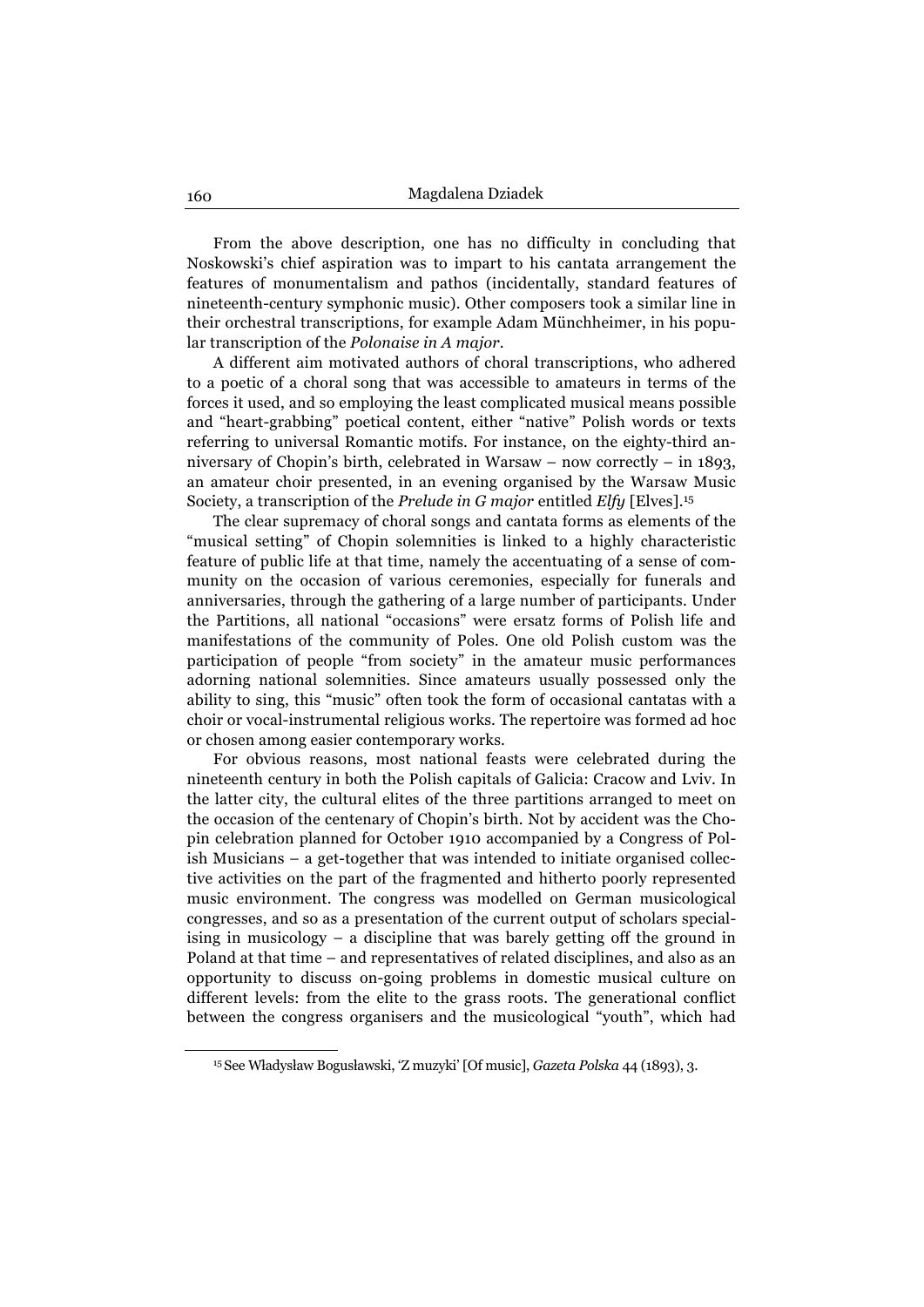been continuing for a number of years, meant that Adolf Chybiński and Zdzisław Jachimecki ostentatiously declined to appear at the congress and the Chopin solemnities. Among those not to disappoint were Ignacy Jan Paderewski, Stanisław Przybyszewski and Wanda Landowska. The course of the congress and the anniversary celebrations was accurately reflected in the commemorative book published in Lviv in 1911. It has also been the subject of interest on the part of several contemporary authors, and so I shall pass over the widely-known details of how events unfolded. I will draw attention, meanwhile, to one very characteristic aspect of the Lviv celebrations which is usually overlooked, namely the aspiration to lending it a "community" profile. This was made manifest most distinctly in such moments as the Lviv community's ceremonial greeting of Paderewski and his transporting to the hotel in the form of a quasi-religious procession, with joint attendance, in a huge congregation, in the mass that opened proceedings (the sermons given during that mass were printed by the leading Lviv dailies).

On the occasion of the centenary of the composer's birth, celebrated in Lviv, although no new cantata was composed, a huge choir of amateurs was used, featuring the distinguished participation of outstanding opera singers from all the stages in the country, representatives of the aristocracy and the entire cream of Lviv society. That choir took part in a performance of works of early Polish music during an historical concert put together by Aleksander Poliński, who made available rare copies from his collection of early Polish music. A highlight of the concert was the playing of Wanda Landowska, who performed, among other things, several early polonaises on the harpsichord.

Yet the "communal" significance of the anniversary concerts in Lviv in 1910 does not stop with the participation of an amateur choir. The organisers' idea was to extend the celebrations to the whole country (that is, to the whole of Galicia). Chopin concerts were held in October 1910 not just in Lviv and Cracow, but in virtually all the towns of the Polish borderlands. All told, some 37 provincial concerts of this kind were organised, in which 47 pianists and 22 declaimers took part.16 Also participating in these concerts were local amateur choirs (some recorded in the commemorative book as peasant choirs), performing arrangements of Chopin's works or folk songs. The whole undertaking was inspired by the remarkable, and hitherto unarticulated, idea of making Chopin accessible to the "common folk". It may be treated as a distant echo of the "peasant mania" of the Young Poland era, which was quite intense among the democrats of Lviv, ardently committed, for example, to the mission of publishing cultural periodicals intended for the uninitiated reader. It

<sup>16</sup> This information was painstakingly collected in the commemorative book of the celebrations: *Obchód setnej rocznicy urodzin Fryderyka Chopina (1810-1910) i Pierwszy Zjazd Muzyków Polskich we Lwowie* (Lviv, 1912).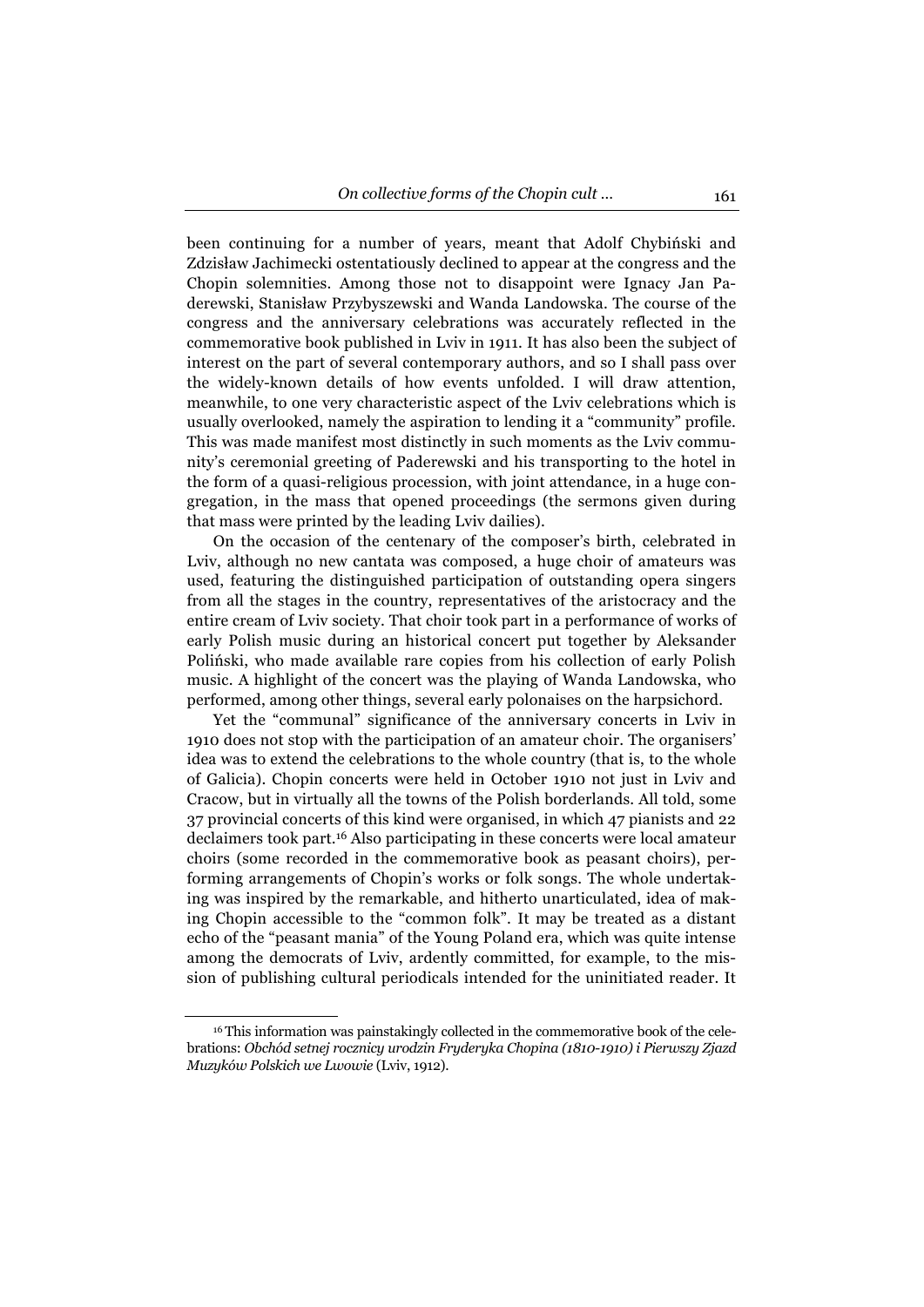goes without saying that in 1910 the subject of Chopin recurred in these periodicals. Several authors submitted articles that gave readers clearly to understand that the composer was a eulogist of the beauties of the Polish countryside; one such example is the preface to an essay by Kazimierz Kalinowski published in the popular *Ziarno*:

Let us listen to Chopin's music only with our hearts, and we will certainly here within it all those echoes of the Polish countryside which the master imbibed into his soul as a young lad, inclined to reverie and longing, and nurtured deep in his breast throughout his life whenever, in a moment of inspiration, he placed his fingers on the keys.17

Yet the concept of popularising Chopin's music among the "common folk" should be perceived in connection with the "homeland" agitation pursued by the national democrats. The tone of this agitation (perfectly familiar to us through the speech made in Lviv by Ignacy Jan Paderewski, for example) is betrayed by an announcement of the Chopin celebrations in Lviv, printed in *Słowo Polskie*:

The centenary of the birth of Fryderyk Chopin gives us an opportunity for an unprecedented collective manifestation in honour of the immortal Master, one of the greatest geniuses of our nation. In a few days' time, a great congress of composers and virtuosos will pay Him tribute in our city […]. The entire intellectual and social elite will delight in the wonderful music of the bard-magician.

But Fryderyk Chopin is not just a supremely national, but also a supremely traditional, popular portrayer of our collective soul. His mistress is that inconsolable mourner of the graves of our nation's knights, that Arc of the Covenant between former and present times, the common Song. He sang of the suffering, loving and yearning of millions – and he has the right to enter every Polish heart and to dwell their forever.

Chopin's music is awaited with longing by millions of weary, sorrowful souls, millions crushed by the weighty yoke of life: legions of workers and peasants for whom that song is the only solace and delight.

The music of Chopin, characteristic, native through and through, that music of the folk like no other, which plays and winds imperceptibly through every Polish heart, should win the dominion of souls and rule over millions.<sup>18</sup>

A secondary strand to the campaign to bring Chopin "to the masses" was the demand for the Polonised spelling of the composer's name, Szopen, to be deemed binding. This was also expressed in the Lviv *Słowo Polskie*.

<sup>17</sup> Kazimierz Kalinowski, 'Fryderyk Szopen', *Ziarno* 8 (1910), 147–148. 18 'Wielki koncert ludowy Szopena' [A grand popular Chopin concert]*, Słowo Polskie* 491 (1910).